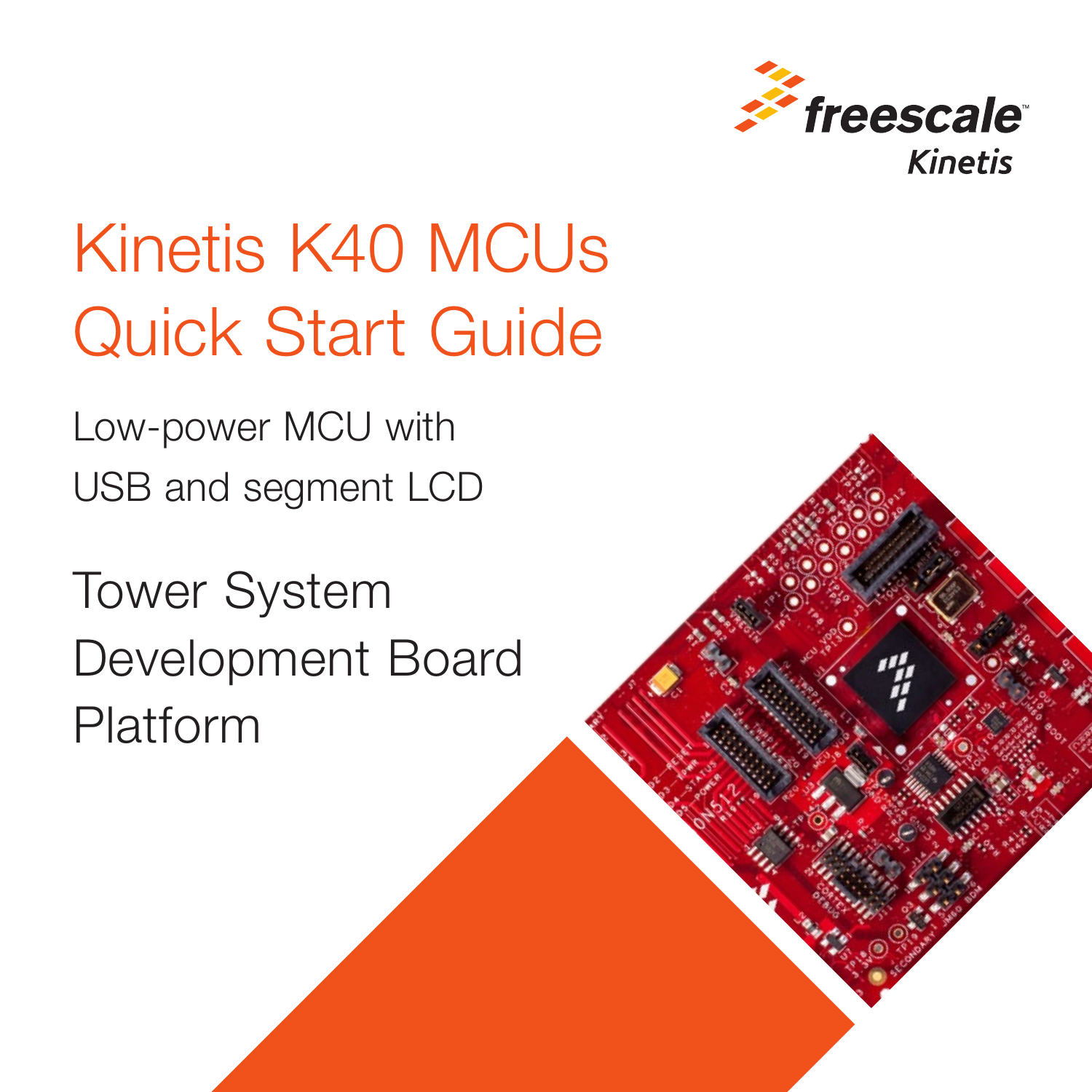

#### Get to Know the TWR-K40X256



Figure 1: Front Side of TWR-K40X256 Board Not Including TWRPI



#### TWR-K40X256

2 3 The TWR-K40X256 controller board is part of the Freescale Tower System, a development board platform that enables rapid prototyping and tool re-use through reconfigurable hardware. Take your design to the next level and begin constructing your Tower System rapid prototyping platform today by visiting freescale. com/Tower for additional Tower System controller boards and compatible peripherals.



Figure 2: Front Side of TWR-K40X256 Board with TWRPI-SLCD Attached

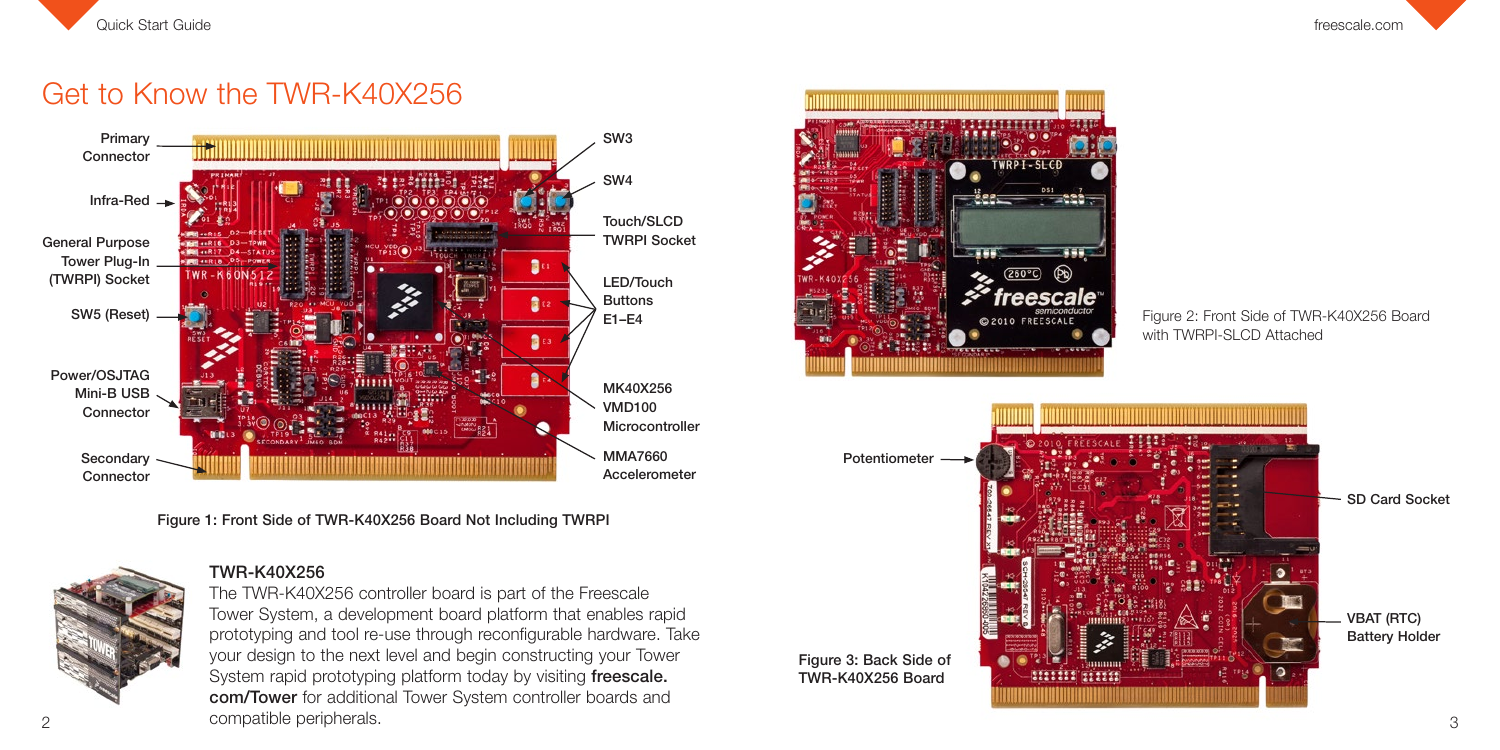



### Step-by-Step Installation Instructions

In this Quick Start Guide, you will learn how to set up the TWR-K40X256 board and run the default demonstration.

#### Install the Software and Tools

Install the P&E Micro Kinetis Tower Toolkit to install the OS ITAG and USB-to-Serial drivers. These can be found on the DVD under Software.



#### Configure the **Hardware**

Install the included battery into the VBAT (RTC) battery holder. Then, plug in the included Segment LCD Tower Plug-In (TWRPI-SLCD) into the Touch/SLCD TWRPI socket. Finally, connect one end of the USB cable to the PC and the other end to the Power/OSJTAG mini-B connector on the TWR-K40X256 module. Allow the PC to automatically configure the USB drivers if needed.



Tilt the board side to side to see the LEDs on E1–E4 light up as it is tilted.



The Segment LCD will come up displaying the seconds elapsed since boot-up. Press SW4 to toggle between viewing the seconds, hours, minutes, potentiometer percent and temperature.

# Step-by-Step Installation Instructions (cont.)



Explore all the features and capabilities of the pre-programmed demo by reviewing the lab document located at freescale.com/TWR-K40X256 .



6 Learn More About the Kinetis K40 Microcontrollers

Find more MQX ™ RTOS and bare-metal labs and software for the Kinetis K40 microcontrollers at freescale.com/TWR-K40X256 .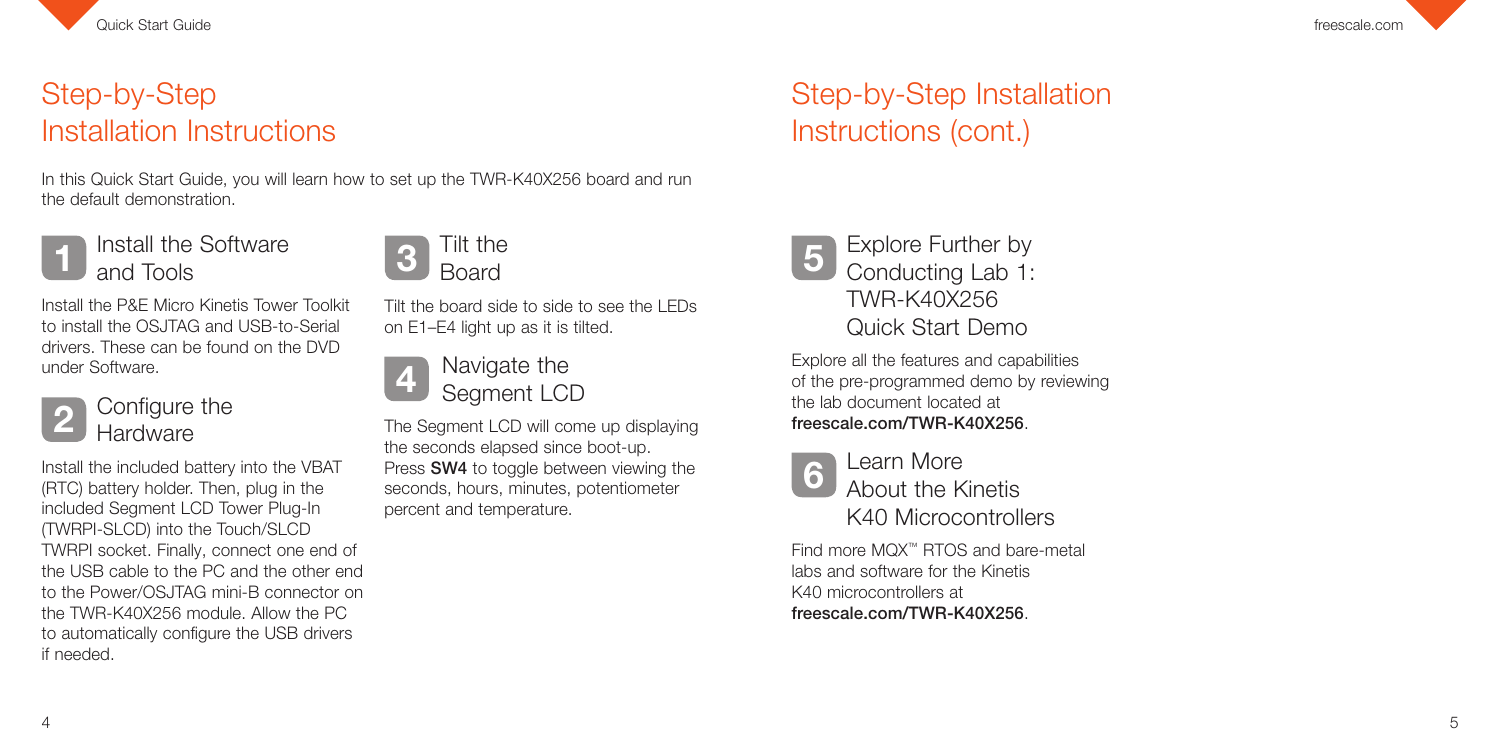



### Jumper Options

The following is a list of all the jumper options. The default installed jumper settings are shown in the shaded boxes.

| Jumper | Option                                   | Setting    | Description                                                                                                      |
|--------|------------------------------------------|------------|------------------------------------------------------------------------------------------------------------------|
| J11    | <b>MCU</b> Power<br>Connection           | <b>ON</b>  | Connect on-board 3.3 V supply to MCU                                                                             |
|        |                                          | OFF        | Isolate MCU from power (connect an ammeter to measure current)                                                   |
| J12    | <b>VBAT Power</b><br>Selection           | $1-2$      | Connect VBAT to on-board 3.3 V supply                                                                            |
|        |                                          | $2 - 3$    | Connect VBAT to the higher voltage between on-board 3.3 V supply<br>or coin-cell supply                          |
| J13    | OSJTAG<br>Bootloader<br>Selection        | ON         | OSJTAG bootloader mode (OSJTAG firmware reprogramming)                                                           |
|        |                                          | <b>OFF</b> | Debugger mode                                                                                                    |
| .115   | <b>JTAG Board</b><br>Power<br>Connection | ON         | Connect on-board 5 V supply to JTAG port (supports powering<br>board from JTAG pod supporting 5 V supply output) |
|        |                                          | OFF        | Disconnect on-board 5 V supply to JTAG port                                                                      |
| J6     | <b>IR Transmitter</b><br>Connection      | ON         | Connect PTD7/CMT IRO to IR Transmitter (D3)                                                                      |
|        |                                          | OFF        | Disconnect PTD7/CMT IRO from IR Transmitter (D3)                                                                 |
| J3     | <b>VRFGIN</b><br>Power<br>Connection     | ON         | Connect USB0 VBUS from Elevator to VREGIN                                                                        |
|        |                                          | <b>OFF</b> | Disconnect USB0 VBUS from Elevator to VREGIN                                                                     |
| J5     | FlexBus<br>Address Latch<br>Selection    | $1 - 2$    | FlexBus address latch disabled                                                                                   |
|        |                                          | $2 - 3$    | FlexBus address latch enabled                                                                                    |